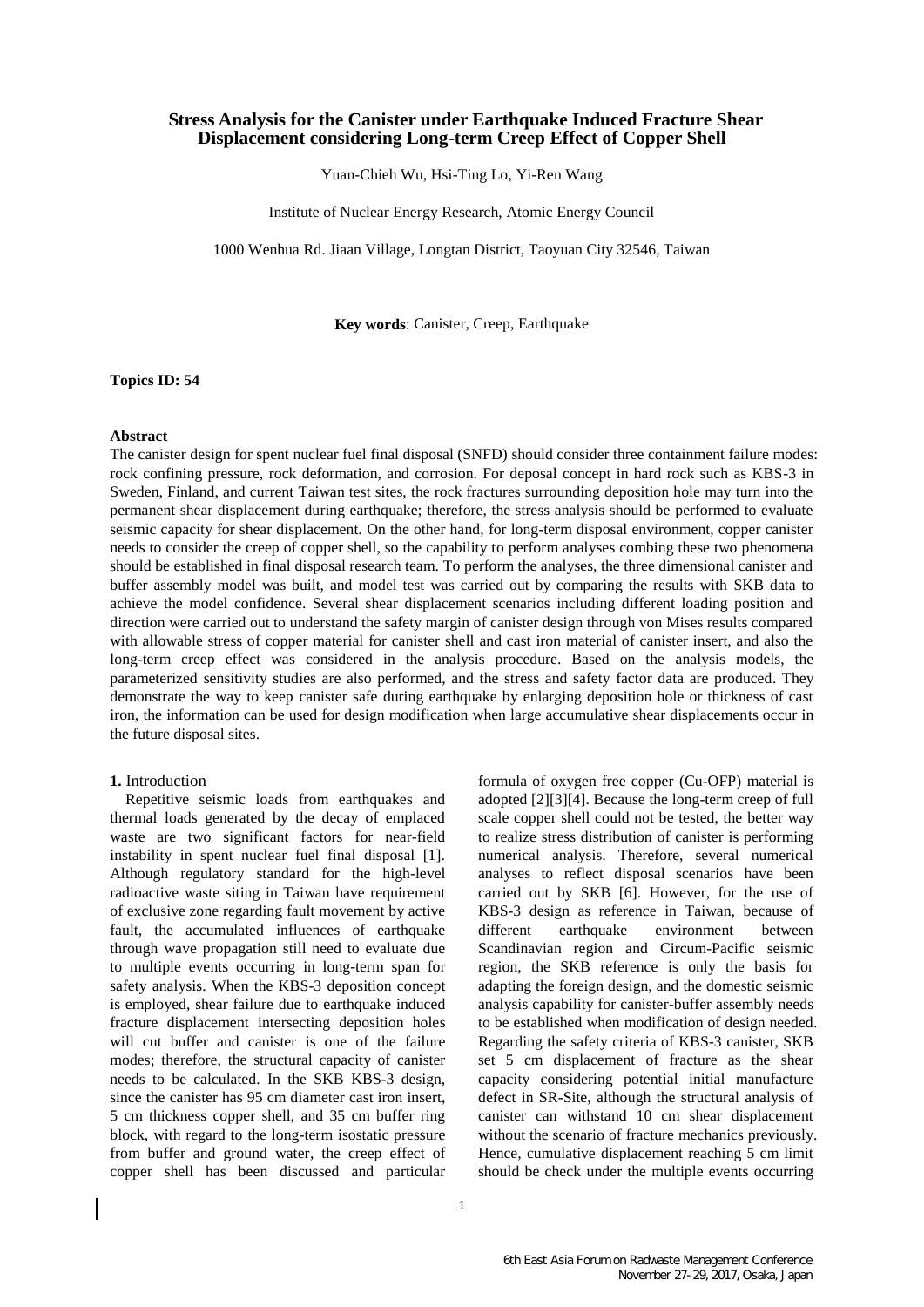possibly in Taiwan, so the development of seismic analysis including shear and creep effect is necessary in SNFD program. Since Taiwan SNFD program will go into the siting stage, the evaluation of different sites regarding the failure rate of earthquake induced shear on canister will be important, also accompanied validation tests using scaled down specimens will be planned to enhance the reliability.

#### **2. Structural Model**

In this study, finite element code ABAQUS was the analysis tool to model SKB-designed buffer and canister [3], and nonlinear analysis is performed to consider the large displacement on the model. The phenomenon is the same as direct shear test. Through the dislocation amid deposition hole, the stress imposed by the deposition hole will be redistributed through buffer, copper shell and cast iron insert section. To model the stress effect, the canister and buffer assembly model was built, and the shear movement of model was applied by setting boundary condition. The element for cast iron insert and copper shell canister is C3D8I which has the capability for nonlinear analysis, and the element for buffer is C3D8P which allows the input of groundwater parameters. The contact behavior between canister and buffer is employed by using tangential behavior to allow the slip to occur on canister surface, and the coefficient is set as 0.1 referred to SKB data [3]. To study the effect of shear displacement angle and location on canister-buffer assembly, analysis cases include shear displacements that are located at middle section and at quarter section, and the shear angles are 90° and 22.5° for each location. The symmetrical models shown in Fig. 1 and Fig. 2 were utilized to save computer time, and fine meshes are conducted at the section where the 5 cm shear displacement is applied.



Fig. 1 Canister-buffer assembly model for  $90^\circ$ shear direction at middle section case



Fig. 2 Canister-buffer assembly model for 22.5° shear direction at middle section case

### **3. Material Model**

In this study, material test data are referred to SKB test result, and materials are modeled as elastic-plastic behavior. For stress strain curve of Copper, Young's modulus is 120,000 MPa, the yielding stress is 72 MPa, Poisson's ratio is 0.308, and the data of stress-strain test is shown in Table 1 [4]. For Cast iron, Young's modulus is 166,000 MPa, the yielding stress is 293 MPa, Poisson's ratio is 0.32, and the data of stress-strain test is shown in Table 2[4]. For buffer material which uses MX-80 bentonite, the design density is  $2,050 \text{ kg/m}^3$ , Young's modulus is 294 MPa, the yielding stress is 2.94 MPa, Poisson's ratio is 0.49, and the data of stress-strain test is shown in Table 3. Because the properties of buffer is strain-rate dependent, the strain rate for the data in Table 3 is 1 m/sec. Also, because pore water will influence the behavior of buffer material, the related material data is shown in Table 4.

To understand the safety margin, the safety factor is defined by the ratio of allowable stress to maximum analyzed stress, and von Mises stress will be analyzed. The cat iron stress corresponding to half of the strain of the ultimate elongation in uniaxial tensile test was set as the allowable stress, which is 395 MPa according to SKB test and definition [4].

For long-term pressure application, creep of copper shell will be modeled. Compared to SKB model method, they carried out the CREEP subroutine in ABAQUS for modeling the creep curve. In this study, Power law in ABAQUS creep model as below is used.

(1)

$$
d\varepsilon_c/dt = A\sigma^n t^m
$$
 where

 $d\varepsilon_c/dt$  is the uniaxial creep strain rate; σ is the uniaxial stress; t is the creep time.

The curve fitting result is shown in Fig. 3; the

parameter A is  $7.6 \times 10^{-26}$ , n is 10.16, and m is -0.649. Compared to the test data, the initial range can match test data of both 170 MPa and 175 MPa compressive tests, but the larger strain part only can meet 175 MPa test.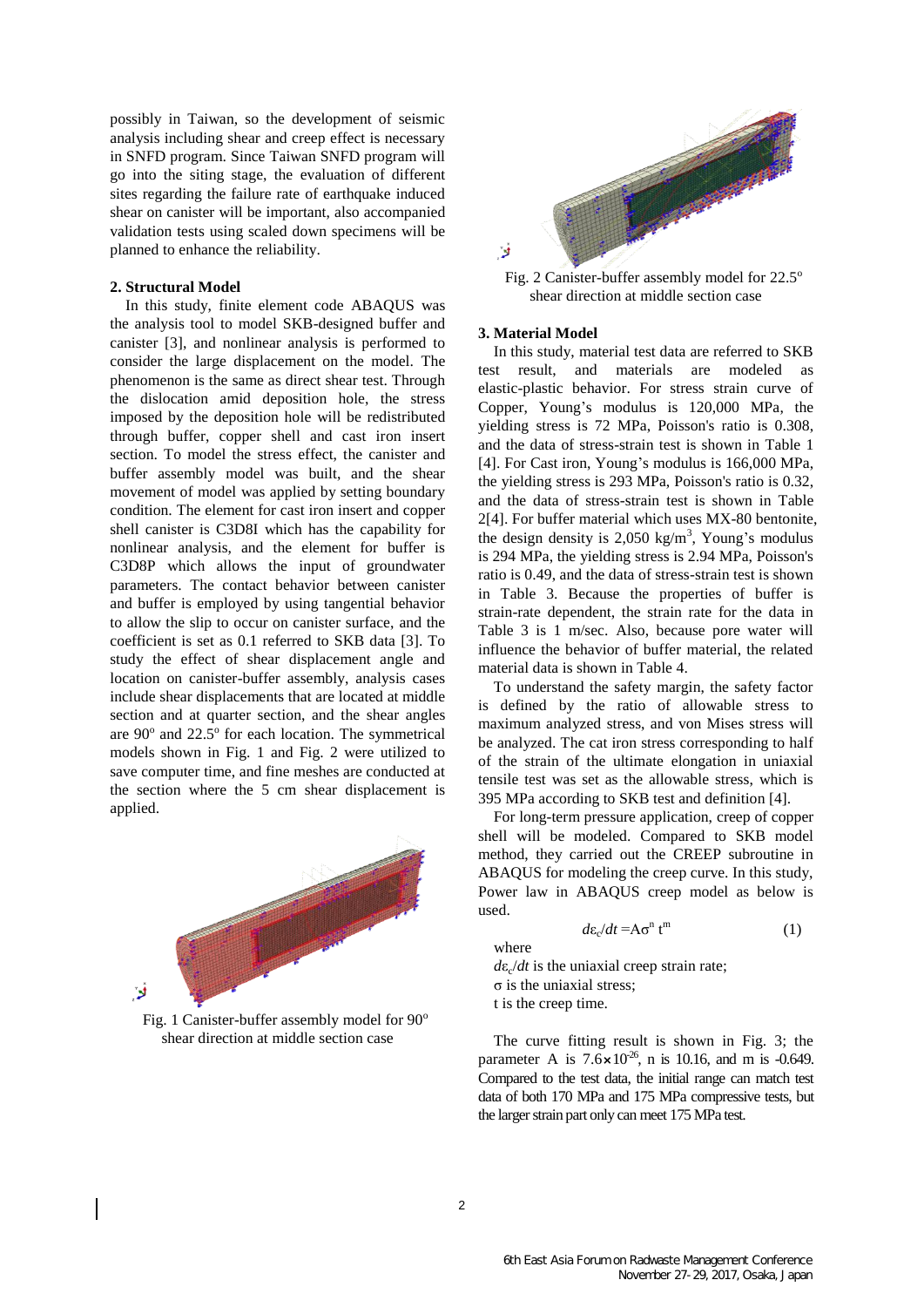Table 1 Copper stress strain curve data

| Plastic Strain $(\%)$ 0             |  | $0.1 \quad 0.2$ | 0.3 | 0.4 | 0.5 |
|-------------------------------------|--|-----------------|-----|-----|-----|
| Stress (MPa) 72 178 235 269 288 300 |  |                 |     |     |     |
| Source: Hernelind (2010, p23) [6]   |  |                 |     |     |     |

Table 2 Cast iron stress strain curve data

| Plastic Strain (%)                   |     |     |     |     |     |     |  |  |
|--------------------------------------|-----|-----|-----|-----|-----|-----|--|--|
| Stress (MPa)                         | 293 | 324 | 349 | 389 | 404 | 418 |  |  |
|                                      |     |     |     |     |     |     |  |  |
| Plastic Strain (%)                   |     |     |     | 10  |     |     |  |  |
| Stress (MPa)                         | 428 | 438 | 447 | 456 | 465 |     |  |  |
| Source: Raiko et al. (2010, p25) [4] |     |     |     |     |     |     |  |  |

Table 3 Buffer stress strain curve data

| Plastic Strain (%) 0 0.4 1 1.8 2.6 3.6 |  |                               |  |  |
|----------------------------------------|--|-------------------------------|--|--|
| Stress (MPa)                           |  | 2.94 3.93 4.52 4.83 5.03 5.10 |  |  |

| Plastic Strain (%)                       | 46        | 100 |  |
|------------------------------------------|-----------|-----|--|
| Stress (MPa)                             | 5.04 5.04 |     |  |
| Source: Börgesson et al. (2010, p57) [5] |           |     |  |

| Table 3 Pore water related buffer material data |  |
|-------------------------------------------------|--|
|-------------------------------------------------|--|

| Permeability        | Specific                    | <b>Bulk Modulus Bulk Modulus</b> |           |
|---------------------|-----------------------------|----------------------------------|-----------|
| (mm/s)              | weight                      | for skeleton                     | for water |
|                     | $(N/mm^3)$                  | (MPa)                            | (MPa)     |
| $1 \times 10^{-13}$ | $1 \times 10^5$             | 2.100.000                        | 2.100     |
| $\sim$              | $\sim$ $\sim$ $\sim$ $\sim$ | ------                           |           |

Source: Hernelind (2010, p23) [1]



Fig. 3 Creep strain curve of copper matched by ABAQUS power-law creep model (green line) Data source: SKB (2009, p54)

## **4. Results**

Three analysis results consisting different shear angle and location are shown in Table 4; the maximum von Mises stress occurs on cast iron insert, but maximum plastic strain occurs on copper shell. The deformation result for Case (2) and Case (3) are shown in Fig. 4 and Fig. 5 respectively, and both canisters show they have no dislocation under 5 cm displacement on the buffer surfaces. It means 5 cm majorly influence on the stress and deformation of buffer, so buffer role can be played very well at this moment.

 From stress view on Fig. 7 and Fig. 8, the maximum case is 90° shear direction at quarter section, and the behavior is similar to cantilever beam subject to a transverse load. For the inclined loading,

Table 4 shows it will have lesser stress, and even cast iron will maintain elastic state. Because the longitudinal loading will impose on the insert column which has higher rigidity than transverse sections and the lesser transverse load component will produce lesser stress.

Since rejection criteria of deposition holes considering one earthquake event scenario have been developed in SKB, the deposition hole can be adjusted to reduce the failure rate when facing detrimental fractures. However, to deal with accumulative displacement for multiple earthquake conditions, modifications of KBS-3 design maybe the useful approach. The influence of design parameters including geometry, buffer density, and confining pressure are studied, and the results are shown in Table 5 to Table 9. They mean the safety of canister against earthquake induced shear displacement can be achieved by using larger buffer thickness, insert diameter but keeping same fuel cassette dimension, larger copper shell thickness, and lesser density of buffer, so it's possible to design a SNFD repository with very rare earthquake failure rate even if multiple earthquake events definitely let 5 cm limit be reached. However, the decision of which countermeasure is used and how low failure rate is acceptable depend on cost-effective evaluation and the failure impact on radioactive safety.

Table 4 Analysis case and result(including shear and creep effect)

|                         | <b>Shear angle Shear location</b> | Plastic strain $\frac{9}{6}$ | von Mises (MPa) |
|-------------------------|-----------------------------------|------------------------------|-----------------|
| <b>Cast iron insert</b> |                                   |                              |                 |
| $(1) 90^{\circ}$        | Middle section                    | 0.0992                       | 287.5           |
| $(2) 90^{\circ}$        | <b>Quarter section</b>            | 0.5426                       | 320.3           |
| $(3)$ 22.5 $^{\circ}$   | Middle section                    |                              | 244.9           |
| <b>Copper shell</b>     |                                   |                              |                 |
| $(1) 90^{\circ}$        | Middle section                    | 2.611                        | 160.9           |
| $(2) 90^{\circ}$        | <b>Quarter section</b>            | 0.5622                       | 84.09           |
| $(3)$ 22.5 $^{\circ}$   | Middle section                    | 4.981                        | 245.9           |

Table 5 Safety factor for different buffer thickness

| <b>Buffer thickness</b> | 20  | 25 | 35                            | 40 | 45 | 50  |
|-------------------------|-----|----|-------------------------------|----|----|-----|
| (cm)                    |     |    |                               |    |    |     |
| von Mises stress        | 330 |    | 327 319 296 240               |    |    | 216 |
| (MPa)                   |     |    |                               |    |    |     |
| Safety factor           |     |    | 1.19 1.21 1.24 1.34 1.64 1.87 |    |    |     |

| Table 6 Safety factor for different insert diameter        |      |      |      |      |      |  |  |
|------------------------------------------------------------|------|------|------|------|------|--|--|
| Insert diameter                                            | 949  | 969  | 989  | 1009 | 1049 |  |  |
| (mm)                                                       |      |      |      |      |      |  |  |
| von Mises stress                                           | 296  | 217  | 202  | 198  | 169  |  |  |
| (MPa)                                                      |      |      |      |      |      |  |  |
| Safety factor                                              | 1.33 | 1.82 | 1.95 | 2.0  | 2.34 |  |  |
|                                                            |      |      |      |      |      |  |  |
| Table 7 Safety factor for different copper shell thickness |      |      |      |      |      |  |  |
| Shell diameter                                             | 1050 | 1070 | 1110 | 1130 | 1150 |  |  |
| (mm)                                                       |      |      |      |      |      |  |  |
| von Mises stress                                           | 296  | 214  | 201  | 193  | 186  |  |  |
| (MPa                                                       |      |      |      |      |      |  |  |